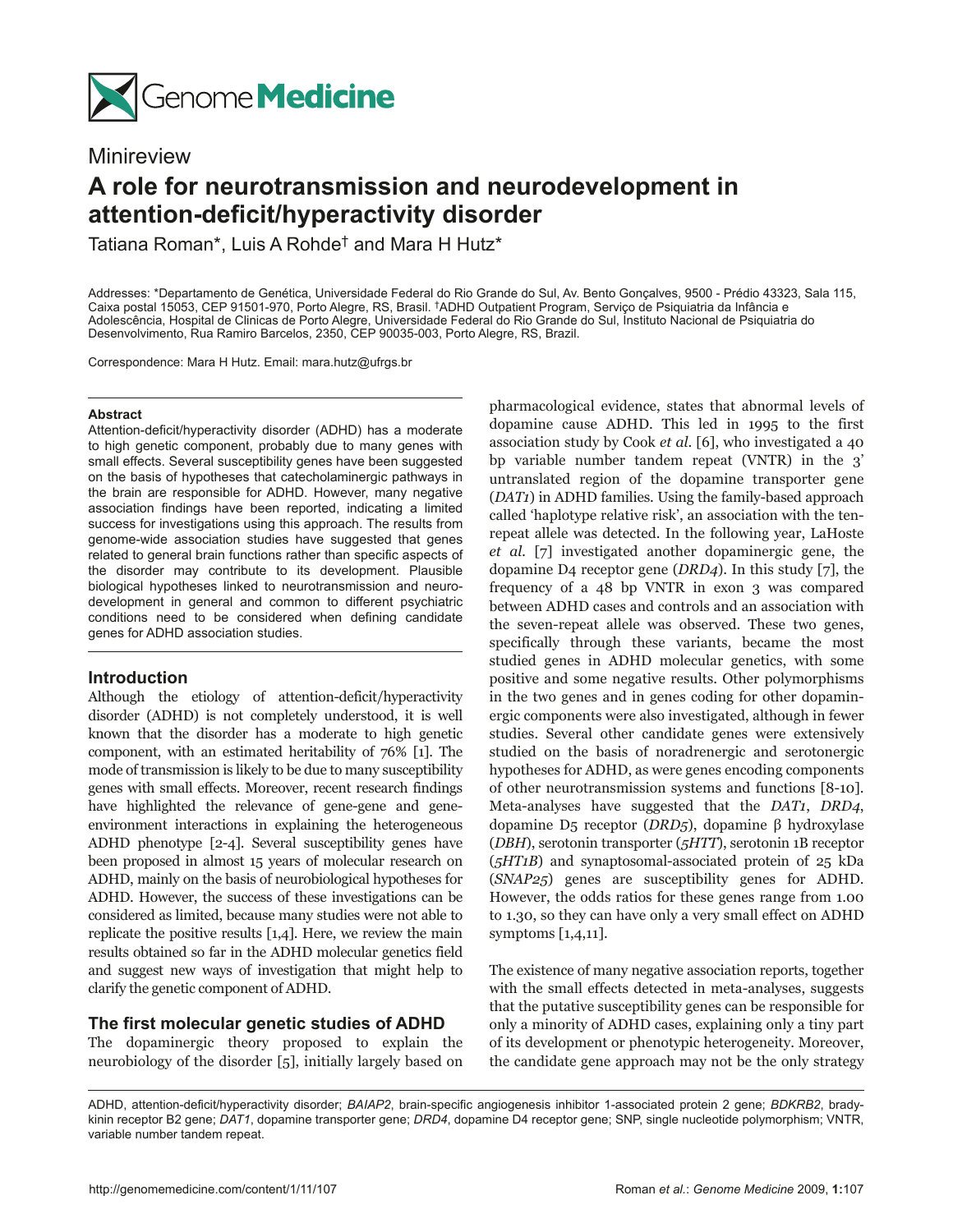for detecting susceptibility genes in complex diseases like ADHD [2,4,12]. Genome-wide linkage and association scans, in which hundreds to thousands of genetic markers are evaluated, have shown promising results. The first ADHD genome scan [13] screened 404 polymorphisms in 126 affected sibling pairs. Evidence for linkage was obtained for regions in chromosomes 5, 10, 12 and 16. After this initial report [13], other genome scans testing for linkage were conducted, suggesting different loci on several chromosomes [4,14]. The meta-analysis by Zhou *et al.* [15] identified 16q23.1 to q terminal as the genomic region with the most consistent linkage evidence across these studies, a region in which, surprisingly, no genes related to previous neurobiological ADHD hypotheses are mapped.

Because linkage approaches seem to be more useful for genes of moderate to major effects [16], researchers have turned to genome-wide association studies. In a recent review, Franke and colleagues [17] have shown that none of the individual investigations report any association that remains significant at the genome-wide level after correction for multiple testing. However, the most important finding is that there is little evidence supporting a role for the 'classic' ADHD genes, namely the ones related to dopaminergic, noradrenergic and serotonergic systems, in the genome-linkage scans. On the other hand, genes related to other neurotransmission and cell-cell communication systems are suggested, including processes such as cell division, adhesion and polarity, neuronal migration and plasticity, extracellular matrix regulation and cytoskeletal remodeling processes. Thus, although without statistically significant results (probably because of the insufficient power in all the studies), the findings from genome-wide approaches indicate a whole range of new and promising possibilities for ADHD molecular genetic studies [17].

## **Genes associated with neurodevelopment as predisposing genes for ADHD**

A recent report by Ribasés and colleagues [18] is one example of this new emphasis on candidate gene investigations. Considering the abnormal left-right brain asymmetries observed in several ADHD neurobiological studies, the authors [18] selected six functional genes shown to be expressed differentially between brain hemispheres in a previous report by Sun *et al*. [19]. These are the genes encoding brain-specific angiogenesis inhibitor 1-associated protein 2 (*BAIAP2*), dapper antagonist of β-catenin homolog 1 (*DAPPER1*), LIM domain only 4 (*LMO4*), neurogenic differentiation 6 (*NEUROD6*), ATPase, Ca<sup>++</sup> transporting plasma membrane 3 (*ATP2B3*) and inhibitor of DNA binding 2 (*ID2*). An initial case-control study was conducted in a sample of 587 participants with ADHD (children and adults) and 587 matched control individuals from Spain. The results obtained were then tested in two other casecontrol samples from Germany and Norway (639 and 417

adult ADHD participants and 612 and 469 control individuals, respectively). From a total of 30 single nucleotide polymorphisms (SNPs) investigated in these six genes, an association with *BAIAP2* was detected, by both the singleand multiple-marker analyses, in the adult ADHD Spanish sample. In the replication study, the association with this locus was also observed in the German sample, although there was a slight difference in the putative risk SNPs. No positive results were obtained for the Norwegian patients. From these findings, the authors [18] concluded that genetic factors possibly influencing abnormal cerebral lateralization may be involved in ADHD etiology, with *BAIAP2* acting specifically in cases of persistent ADHD.

*BAIAP2* is located at 17q25 and encodes the 53 kDa insulin receptor tyrosine kinase substrate protein (IRSp53), a molecule that participates in the signal transduction pathways of insulin and insulin-like growth factors. This protein is highly expressed in the left cortex and seems to be involved in neuronal proliferation, survival and maturation [18]. The *BAIAP2* locus is not only a new gene to be investigated in ADHD, but it also indicates that genes related to general brain functions, rather than specific aspects of the disorder, may contribute to ADHD development; common variants in these genes could then confer susceptibility to a group of related psychiatric disorders. Further evidence for this hypothesis has recently been provided by Gratacòs and colleagues [20], who observed an association of the bradykinin receptor B2 gene (*BDKRB2*) with panic disorder, substance abuse, bipolar disorder, obsessive-compulsive disorder and major depression. *BDKRB2* is located at 14q32 and encodes a transmembrane receptor for the non-peptide bradykinin, which activates various second messenger systems. In response to this signal, several processes are modulated, including blood-brain barrier permeability, blood pressure regulation, pain perception, release of glutamate from astrocytes, neuronal differentiation and nitric oxide production [20].

## **Conclusions**

The investigations performed so far on ADHD are far from conclusive. Many more studies are still needed to raise new biological hypotheses linked to neurotransmission and neurodevelopment in general in order to define new candidate genes for association studies with ADHD. Knowledge of such genes will allow us to identify specific diagnostic biological markers. In addition, defining target genes is the first step toward the development of novel drug therapies for ADHD.

## **Competing interests**

LAR has served as a speaker and/or consultant for Eli Lilly, Janssen-Cilag and Novartis in the past 5 years. Currently, his only industry-related activity is taking part in the advisory board/speakers' bureau for Eli Lilly and Novartis (less than US\$10,000 per year and reflecting less than 5%